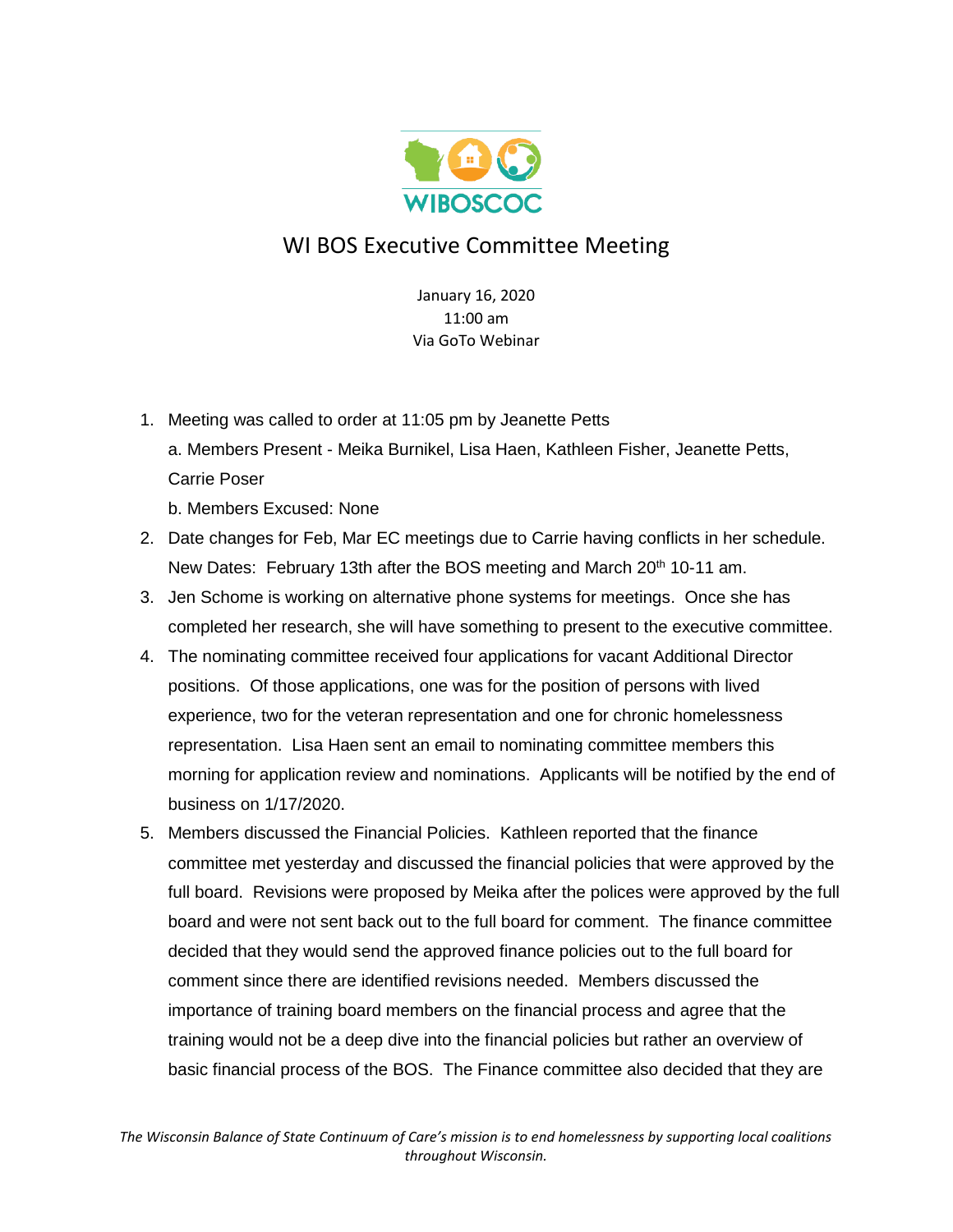going to change to QuickBooks. Carrie will post the financial policies for full board comment that will be due by February 7, 2020.

- 6. February meeting agenda, registration and hotel booking are all posted to the BOS Website. Carrie provided a brief overview of the meeting agenda. Delegates will receive the proposed Bylaw change and the applications for the nominated Additional Directors on Tuesday, 1/21/2020 for a vote at the BOS Quarterly Business meeting on February 14, 2020.
- 7. Fiscal update Kathleen reported that she spoke with Millie for a few hours in the morning prior to the Finance committee meeting in the afternoon. Carrie was in attendance. The plan is that Millie is closing out through December and any bookkeeping for January 2020 will go through Kathleen. The goal is to get up and running in QuickBooks. Millie suggested that we cut checks in house for the HAP grant rather than Northwest Community Action Agency cutting checks. We currently pay \$3,000 for NCCA to do the work for the HAP grant. The BOS was awarded the DV SSO CE Grant and a portion of that goes to End Abuse Wisconsin, the other part pays for Ryan so we will not have to use the planning grant to pay for Ryan. The grant submitted to HUD includes a budget for ICA to upgrade the non HMIS list for Coordinated Entry that ICA originally created. Members agreed that there is not a need to do an RFP since the grant that was submitted to HUD indicated that ICA would perform the service and they submitted the required match documentation with the application submission. Board members agreed to go with the noncompetitive procurement process and solicit ICA for a proposal to upgrade the existing program they designed. HUD has provided guidance that ICA would not be considered a subrecipient of this grant. Carrie will work on a contract with ICA as specified in the Scope of Work for this grant and the contract will go out to the full board for comment and approval.
- 8. Other Business Meika discussed the two documents that she created for the BOS employees. One is a Confidentiality Statement and one is a Code of Conduct. She will send them both to Carrie and Carrie will post for full board comment.
- 9. Carrie provided a public policy update and there is a lot of calls and meetings happening on the backside that are positive. The BOS has a strong presence in the legislature. On January 21, 2020 there is a vote that will take place on the Senate Floor in Madison for the eight pending bills and the State Shelter Subsidy Grant (SSSG) that was previously taken out of the budget is back is. Advocacy to support legislative efforts was also discussed.